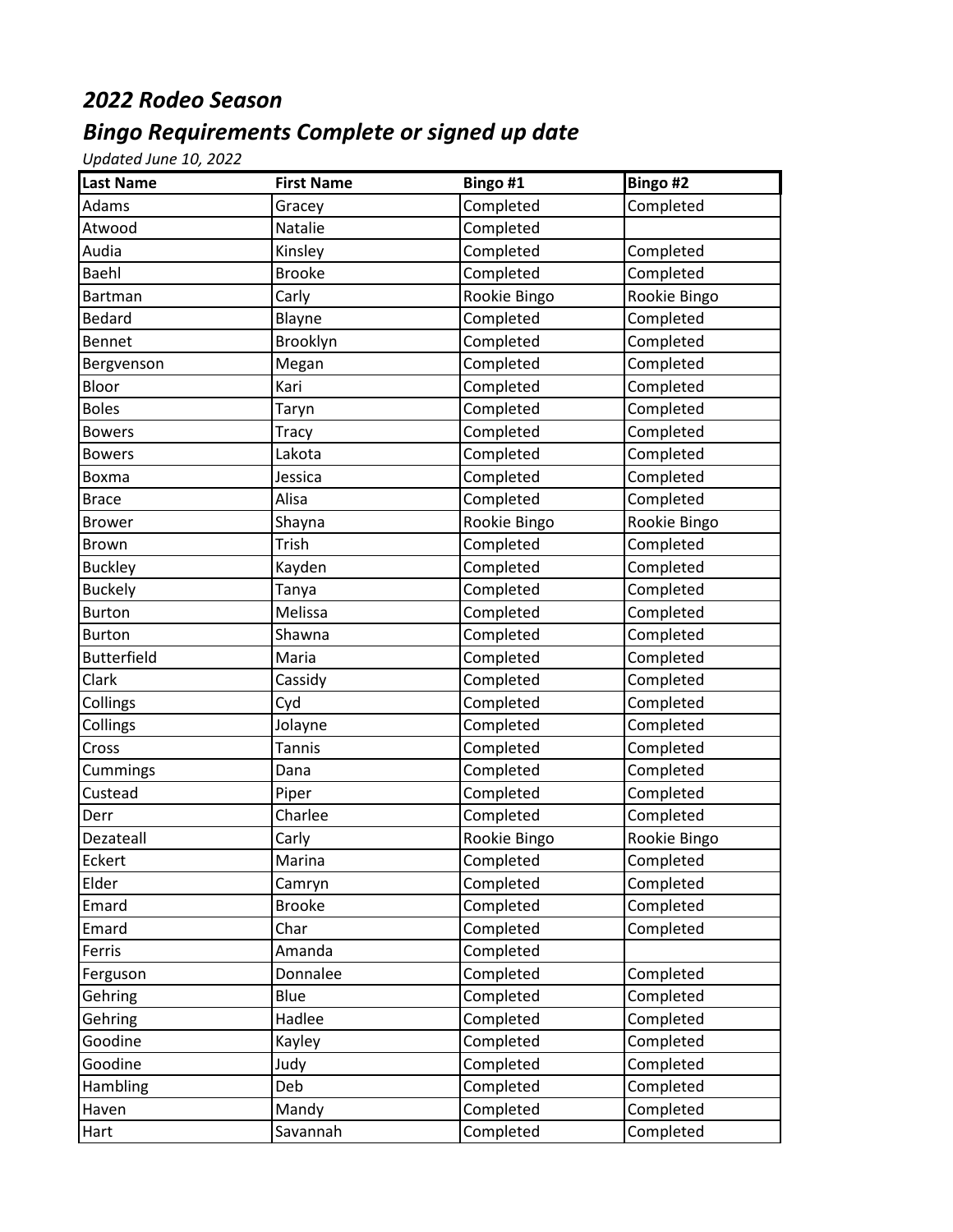| Helmig          | Courtney        | Completed    | Completed    |
|-----------------|-----------------|--------------|--------------|
| Henry           | Rhonda          | Completed    | Completed    |
| Hooper          | Willow          | Rookie Bingo | Rookie Bingo |
| Houze           | Pam             | Completed    | Completed    |
| Isley           | Whitney         | Completed    |              |
| Johnson         | Randelle        | Completed    | Completed    |
| Jones           | Linda           | Completed    | Completed    |
| Jensen          | Nadine          | Completed    | Completed    |
| Kingsmith       | Willow          | Completed    | Completed    |
| Kingsmith       | Shelby          | Completed    | Completed    |
| Keats           | Katie           | Completed    | Completed    |
| Keats           | Pricilla        | Completed    | Completed    |
| Kemble          | Amanda          | Completed    | Completed    |
| Knight          | <b>Brenda</b>   | Completed    | Completed    |
| Knudsen         | Debbie          | Completed    | Completed    |
| Knudsen         | Rae Ann         | Completed    | Completed    |
| Kugler          | <b>Bristie</b>  | Completed    | Completed    |
| Lang            | Rose            | Completed    | Completed    |
| Leavitt         | Paige           | Completed    | Completed    |
| Leibel          | Val             | Completed    | Completed    |
| Leipert         | Hannah          | Completed    | Completed    |
| Lemiux          | Lauren          | Completed    | Completed    |
| Lichtenberger   | Reese           | Completed    | Completed    |
| Lichtenberger   | Rylee           | Completed    | Completed    |
| Lloyd           | Matea           | Completed    | Completed    |
| Lloyd           | Karen           | Completed    | Completed    |
| Lockhat         | Janel           | Completed    | Completed    |
| Marie           | Alicia          | Rookie Bingo | Rookie Bingo |
| Matthews        | Tracey          | Completed    | Completed    |
| McKenna         | Ryan            | Rookie Bingo | Rookie Bingo |
| McCormack       | Kirsti          | August 9th   | August 9th   |
| Mclean          | Kathie          | Completed    | Completed    |
| Monkman         | Peggy           | Completed    | Completed    |
| O'Neil          | Shannon         | Completed    | Completed    |
| Perozak         | Rose            | Completed    | Completed    |
| Pearce          | Jamie           | Completed    | Completed    |
| Peatman         | Amber           | Completed    | Completed    |
| Peatman         | Kinzie          | Completed    | Completed    |
| Perrott         | Rorie           | Completed    | Completed    |
| Perrott         | Alana           | Completed    | Completed    |
| Powell          | Andi            | Completed    | Completed    |
| Praught         | Katy            | Completed    | Completed    |
| Prive           | Hunter          | Completed    | Completed    |
| <b>Saunders</b> | Lawrie          | Completed    | Completed    |
| Savage          | Jodi            | Completed    | Completed    |
| Schuk           | <b>Brittany</b> | Completed    | Completed    |
| Schuk           | Jennifer        | Completed    | Completed    |